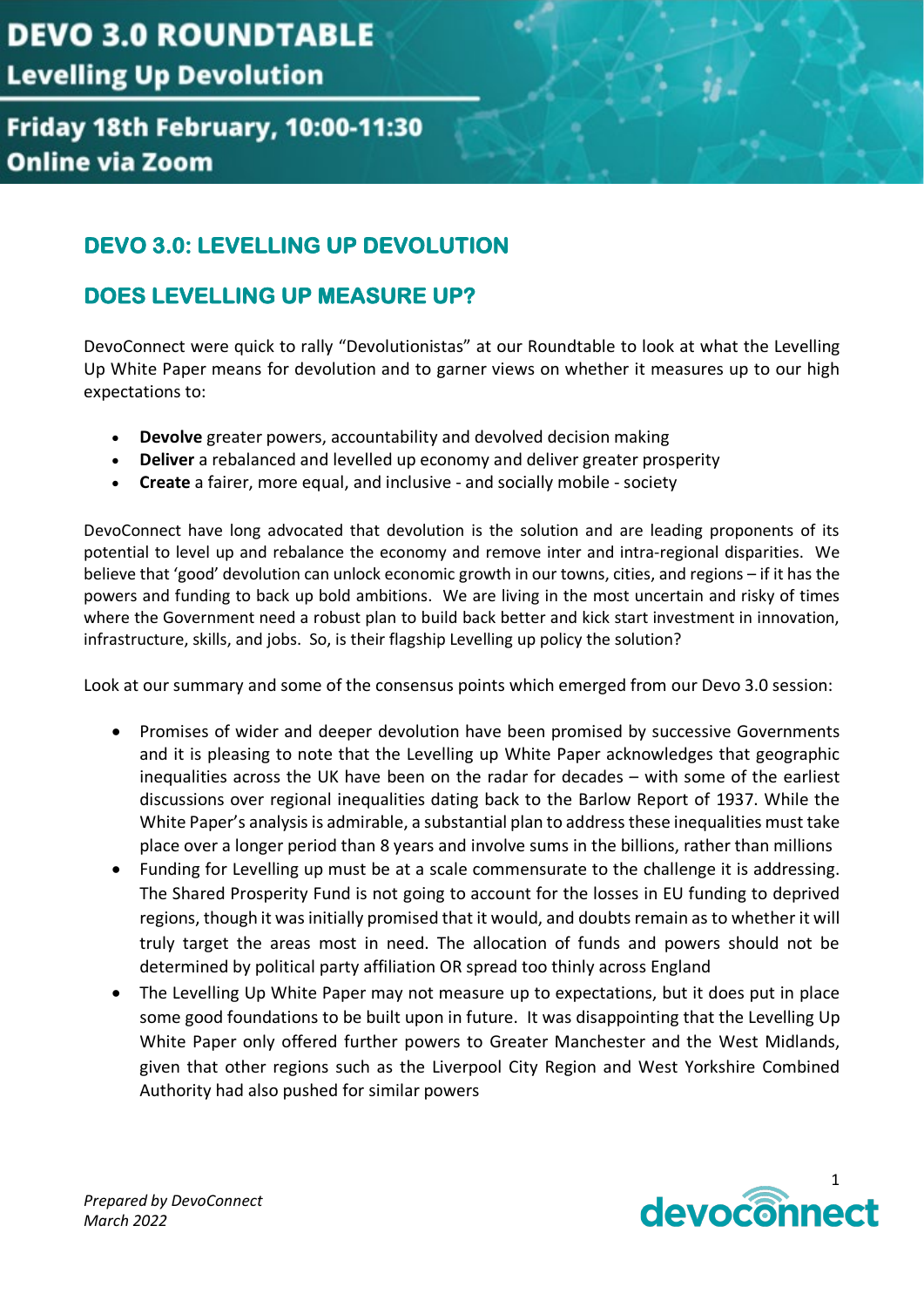### Friday 18th February, 10:00-11:30 **Online via Zoom**

- Fundamentally there is a need for a "deep devolution review". As such, the proposed Advisory Council should also champion devolution as well as scrutinising the implementation of the White Paper
- Devolving powers without funding could be interpreted as devolving *blame*. For example, the adult education budget has been significantly cut, while also being devolved in many regions across England which might result in many local authorities finding themselves 'empowered' but underfunded
- There are inherent flaws in a system that encourages 'bidding wars' for funding between different councils and combined authorities. Bidding is resource-intensive and creates clear winners and losers. The Government need to be clearer about the bidding process and give full and detailed consideration to establishing a more effective and transparent replacement
- The Levelling Up White Paper needs to empower local and combined authorities; giving them the ability to decide their budgets, and to exercise creativity and independence in raising and spending funds. Huge decisions of major importance for the North  $-$  such as the IRP  $-$  are currently decided by Whitehall and not by empowered Northern leaders
- The Levelling Up White Paper's reference to meaningful devolution appears too 'ad-hoc' and potentially provide for an uneven and patchy devo-landscape rather than a coherent plan. Devolution without clarity regarding powers is more likely to cause institutional overlap and costly disputes over powers and responsibilities. There needs to be clarity from Government and a clear plan on how to decentralise powers to the regions
- Looking at Scottish devolution, there is now arguably a high centralisation of power in Holyrood with other cities and towns such as Glasgow, for instance, losing out significantly. Need to get it right and not one size fits all
- Fiscal powers should be enabled if we are to see good devolution. The creation of regional banks would be a sign of a genuine commitment to change the flow of capital in England. Need to decentralise finance across England to reduce – and not deepen - regional inequalities

We can assume that much of the future devolution debate will be decided not only by what is negotiated but who is around the negotiating table. On balance, Her Majesty's Treasury must be involved in all future devolution settlements and negotiations. Ensuring the Treasury takes a positive view of devolution's economic prospects is essential.

The Levelling Up White Paper has come under criticism for not offering any 'new money'. In the absence of 'new money', the Government should introduce a 'performance management system' to ensure the measurement of progress in delivering the White Paper's missions. It will also be important for advocates for devolution to be proactive in lobbying for the Levelling Up agenda to be central to the *next* Spending Review.

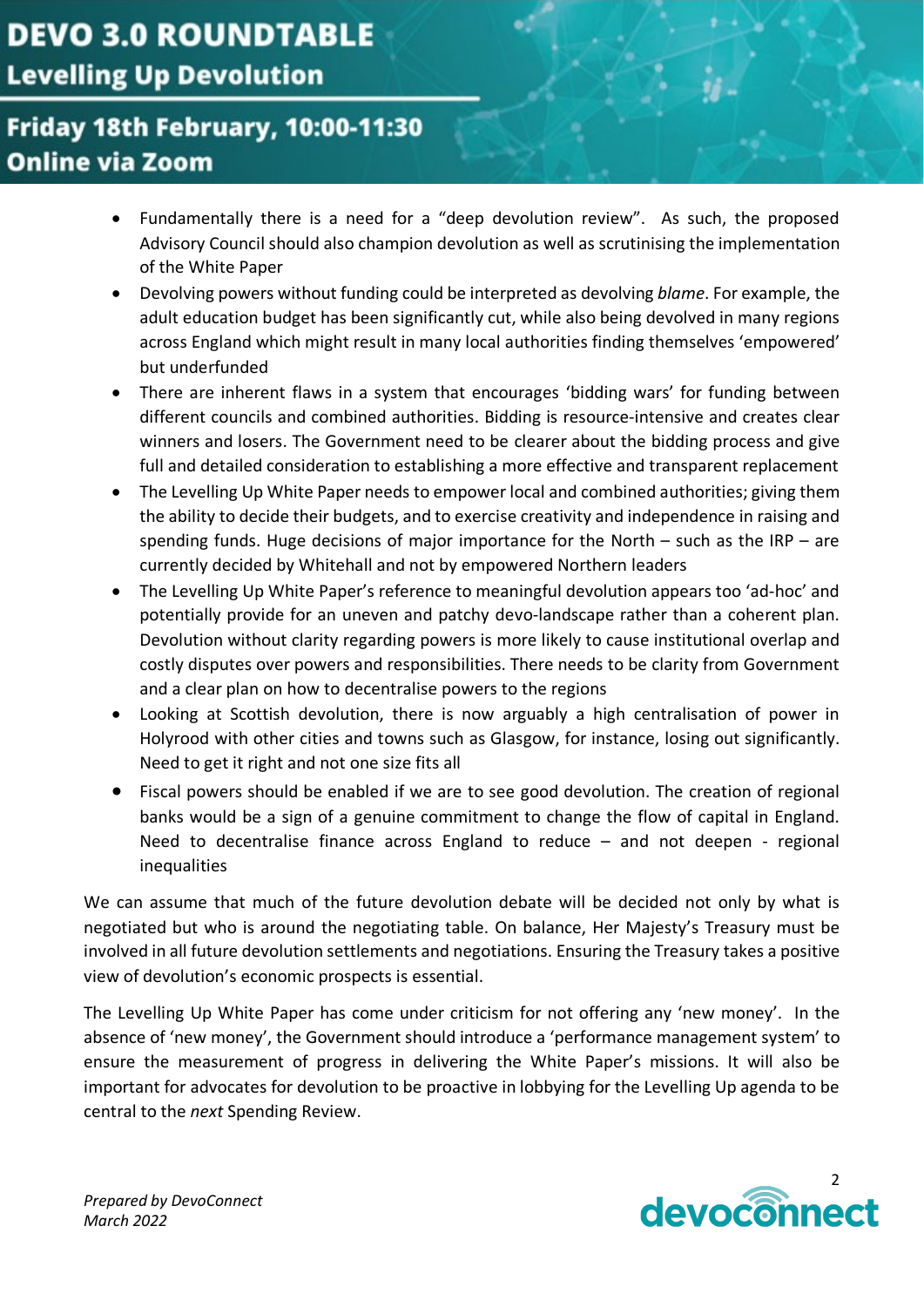## Friday 18th February, 10:00-11:30 **Online via Zoom**

While the White Paper analysed the state of regional inequality in the UK forensically and acknowledged the necessity of systemic change in resolving that situation, it has yet to offer sufficient concrete, systemic changes, that would deliver a rebalanced and levelled up economy.

It is clear from our Devo 3.0 Roundtable that there are some reasons to be cheerful but more importantly there are significant opportunities to shape and influence this whole agenda through the forthcoming Levelling Up and Regeneration Bill. It's time to bang the drum for good devolution.

#### **HOW DOES THE LEVELLING UP WHITE PAPER MEASURE UP AGAINST DEVO 3.0 PRINCIPLES?**

Here is our analysis of whether the Levelling Up White Paper measures up to the 10 principles for [Devo 3.0](http://uk2070.org.uk/wp-content/uploads/2020/02/DEVO-3.0-FINAL-REPORT.pdf) in DevoConnect's 2020 review for the UK2070 Commission This suggests a score of 6/10:

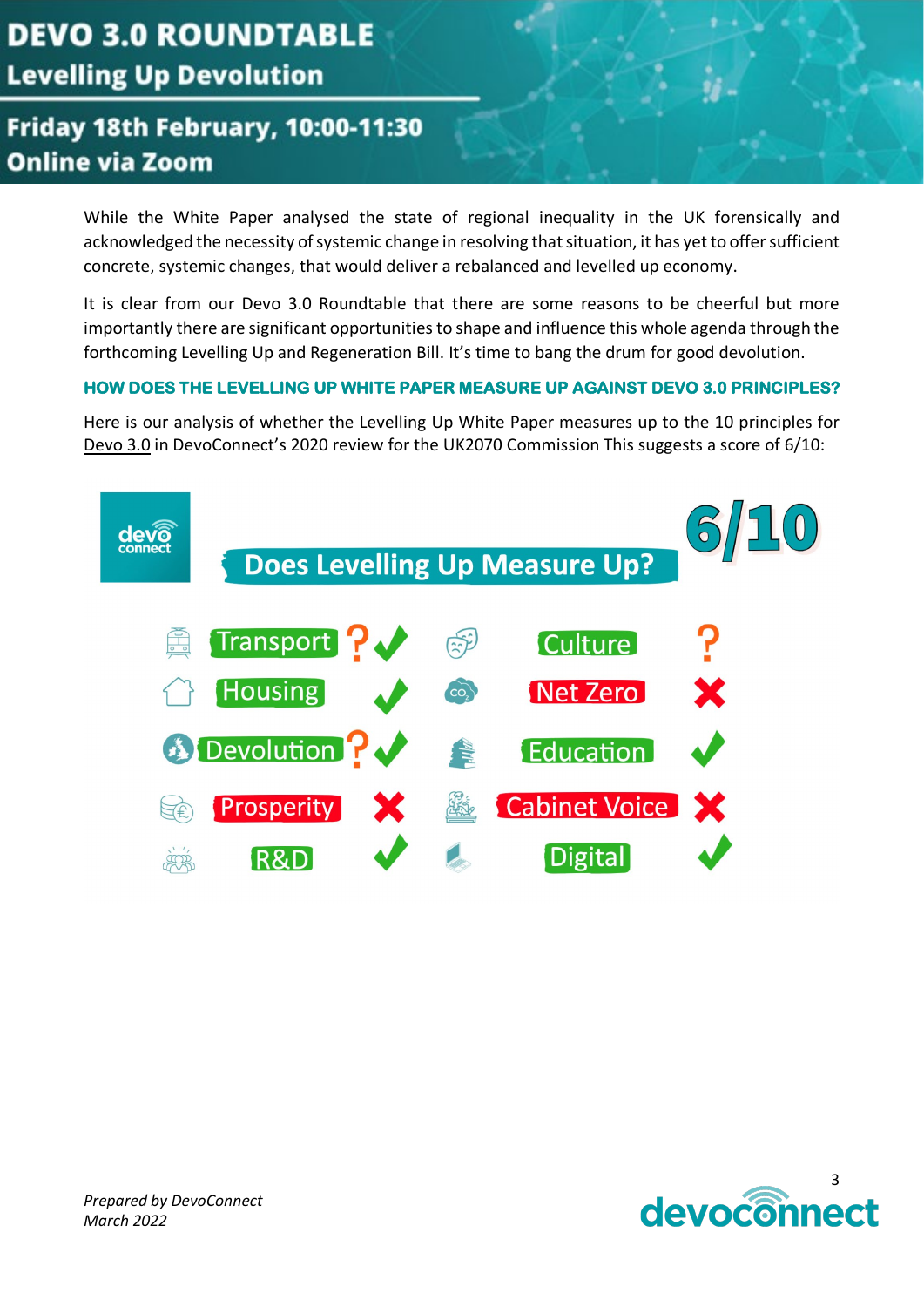## Friday 18th February, 10:00-11:30 **Online via Zoom**

#### **DOES LEVELLING UP MEASURE UP?**

| <b>Devo 3.0 Principles</b>                                                                                                                                                                                                                                                                                                            | <b>Levelling Up White Paper</b>                                                                                                                                                                                                               |
|---------------------------------------------------------------------------------------------------------------------------------------------------------------------------------------------------------------------------------------------------------------------------------------------------------------------------------------|-----------------------------------------------------------------------------------------------------------------------------------------------------------------------------------------------------------------------------------------------|
| Devolution must be a top-five priority for<br>the Government which should be clear<br><b>of</b><br>devolution:<br>about the<br>purposes<br>supporting a new Treasury objective of<br>rebalancing the economy geographically;<br>creating more democratic governance; and<br>the better delivery of public services.                   | Partly met<br>The White Paper makes clear that Levelling<br>about rebalancing the<br>Up is<br>United<br>Kingdom's economic geography.                                                                                                         |
| The Government needs to have a coherent<br>and systematic approach to devolution.<br>The goal should be to agree devolution deals<br>across the whole of England in the next five<br>years.                                                                                                                                           | Partly met<br>The White Paper does offer devolution deals<br>to all who want one although there is no<br>time frame beyond Autumn 2022 for the<br>first nine "county" deals.                                                                  |
| The Government should commit to a<br>national dialogue on the benefits of, and<br>need for, devolution as well<br>as<br>a a<br>programme of focused dialogue with sub-<br>regional partners                                                                                                                                           | Not met<br>The Government has not committed to such<br>a dialogue although arguably the White<br>Paper may be the start of a wider debate.                                                                                                    |
| In the short term, there is a need for a<br>settlement with existing elected Mayors<br>focused on the devolution of all adult skills<br>funding and powers; NIC's recommendation<br>devolving<br>transport<br>other<br>and<br>on<br>infrastructure spending; and some elements<br>of fiscal devolution.                               | Partly met<br>'Trailblazer' deals are being offered to<br><b>Greater Manchester and the West Midlands</b><br>but withheld from many others. There is no<br>timeframe available for when the Trailblazer<br>deals will begin to be negotiated. |
| In the medium term, the Government must<br>set out a clear devolution framework, or<br>continuum, showing the range of current<br>Government powers and funding suitable<br>for devolving and which can be accessed as<br>capacity and competence, as well<br>as<br>leadership and demand, becomes available<br>at the devolved level | <b>Partly met</b><br>The White Paper does provide a framework<br>for devolution although what is on offer is<br>limited to current MCA powers.                                                                                                |
| The<br>should<br>publicly<br>Government<br>acknowledge that devolution is a process<br>as well as a principle: something that can,<br>and will, only be delivered in partnership<br>with existing elected Mayors and local                                                                                                            | Not met<br>This has not been explicitly acknowledged,<br>and in fact the Levelling Up White Paper<br>continues to treat devolution as a top-down                                                                                              |

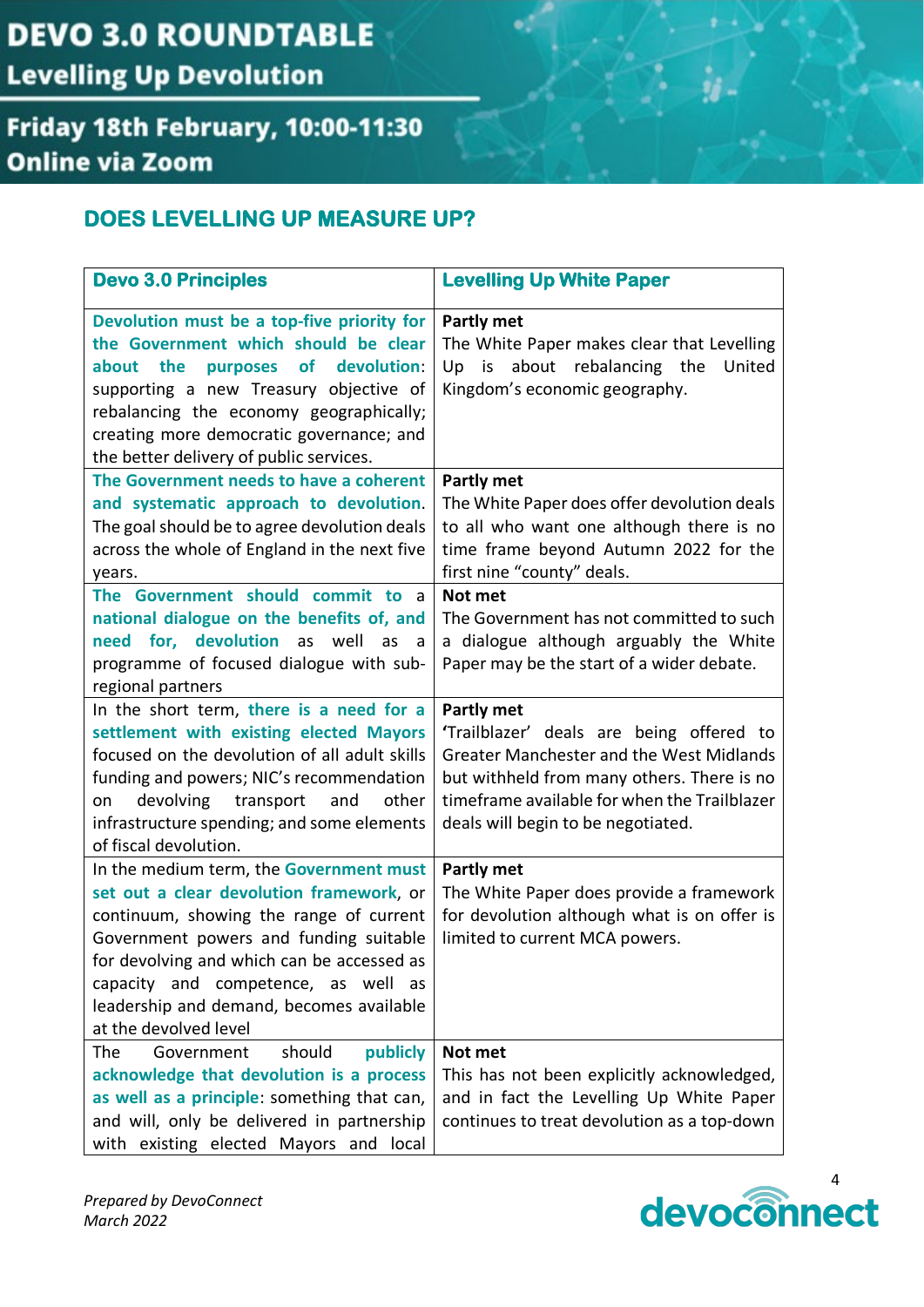### Friday 18th February, 10:00-11:30 **Online via Zoom**

| government as well as business and other          | process - something to be permitted and/or      |
|---------------------------------------------------|-------------------------------------------------|
| stakeholders                                      | restrained, by Whitehall.                       |
| The next wave of devolution in England            | Partly met                                      |
| conditional<br>should<br>not<br>be<br>local<br>on | The Government has acknowledged that the        |
| government reform but ultimately what is          | 'bidding' model for funding is flawed and a     |
| needed is triple devolution: to local             | drain on resources, thus opening the door       |
| government; to the sub-regional (Mayoral)         | collaborative<br>approach.<br>for<br>a<br>more  |
| level; and the sub-national level, i.e., the      | However, no alternative has been proposed.      |
| North, the Midlands, London, and the wider        | Local government reform is no longer an         |
| South East.                                       | absolute pre-requisite.                         |
| The next wave of devolution must not be           | <b>Met</b>                                      |
| 'half hearted' nor 'one size fits all'. Devo 3.0  | Along with the promise to offer a devolution    |
| needs to signify the end of imposed               | deal to every part of England that 'wants       |
| blueprints and shift the emphasis towards         | one', the Government has acknowledged           |
| local and sub-regional partners taking the        | that each region will have different priorities |
| lead in agreeing deals. The Metro Mayoral         | and needs and acknowledged the need for         |
| model should not be the only model                | flexibility.                                    |
| permitted.                                        |                                                 |
| Several important issues need to be better        | Not met                                         |
| understood and addressed: the diversity           | These are "wicked" issues that the Levelling    |
| deficit, especially regards gender; and the       | Up White Paper fails to address.                |
| arrangements for scrutiny of devolved             |                                                 |
| structures at the sub-regional or city-region     |                                                 |
| level, as well as Westminster and Whitehall       |                                                 |
| levels.                                           |                                                 |
| A Secretary of State should be appointed to       | <b>Met</b>                                      |
| lead the implementation of devolution. All        | With the creation of the Secretary of State     |
| Government Departments - including HMT            | for Levelling Up, this request has arguably     |
| and relevant quangos - need to be genuinely       | been fulfilled.                                 |
| committed to the principle, and support the       |                                                 |
| process, of devolution and rebalancing the        |                                                 |
| economy.                                          |                                                 |

**Do you want to shape and influence the debate or want some help with navigating the Levelling Up White Paper? Get in touch with the experts. Contact: [Gill@DevoConnect.co.uk](mailto:gill@devoconnect.co.uk)** 

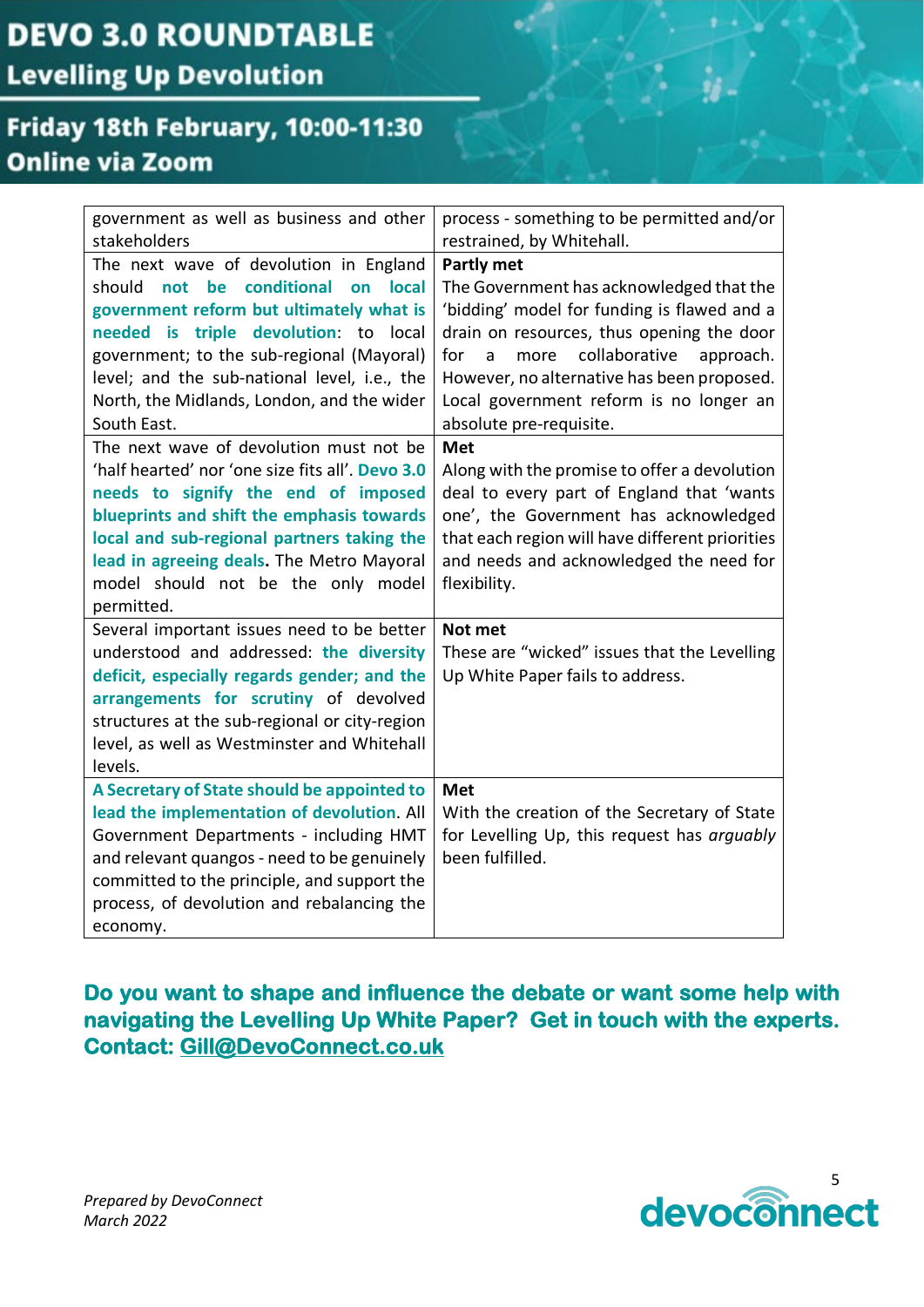### Friday 18th February, 10:00-11:30 **Online via Zoom**

#### **Devo 3.0 participants:**

Gill Morris, Chief Executive Officer, DevoConnect Akash Paun, Senior Fellow, Institute for Government Andrew McPhillips, Chief Economist, Northern Powerhouse Partnership Ben Glover, Deputy Research Director, Demos Charlotte Morris, Salford University Chris Murray, Director, Core Cities UK Chris Smith, Managing Director, Centre for the New Midlands Claire Harding, Research Director, Centre for London Cllr James Jamieson, Chairman, Local Government Association Cllr Luke Raikes, GMCA Des McNulty, Deputy Director, Public Policy Scotland Erica Roscoe, Senior Research Fellow, IPPR Ian Bins, Director, Thames Valley Forum Jeremy Skinner, Assistant Director for Strategy, Intelligence and Analysis, Greater London Authority John Grogan Lord Bob Kerslake, Chair of UK2070 Commission Lord Foulkes of Cumnock Michael Henson, Commissioner, UK 2070 Neil McInroy, Senior Global Advisor, The Democracy Collective Rich Durber, Associate Director, Turley Rosie Lockwood, Media, and Campaigns Manager, IPPR North Sam Spencer, Policy and Data Analyst, Royal Town Planning Institute Steve Barwick, Associate Consultant Director, DevoConnect Steve Darling, Council Leader, Torbay Council

*Prepared by DevoConnect March 2022*